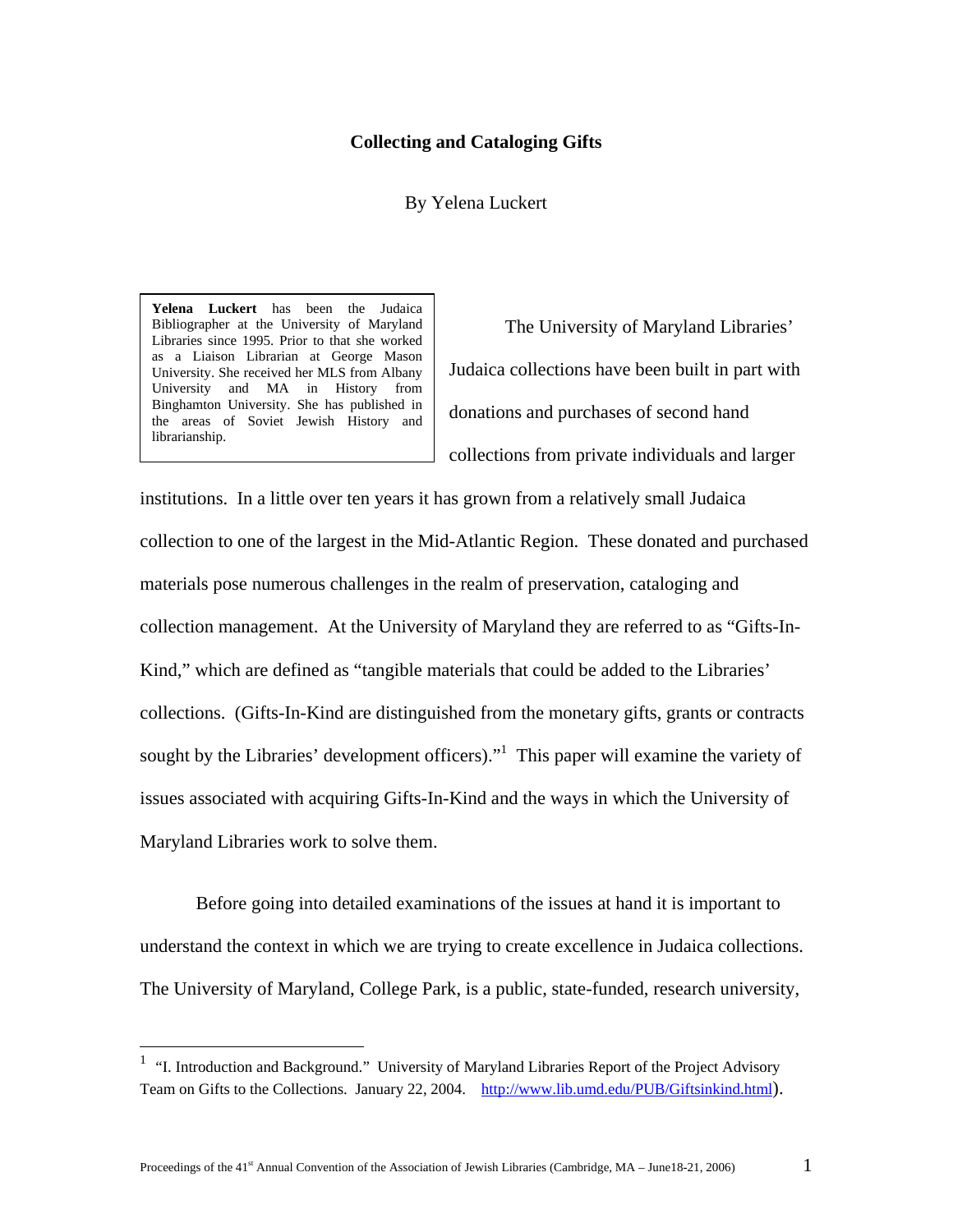the flagship campus of the University System of Maryland, and the original 1862 landgrant institution. It has a total enrollment of more than 35,000 undergraduate and graduate students.<sup>[2](#page-1-0)</sup> The direct mission of the University of Maryland Libraries is "to provide access to and assistance in the use of the scholarly information resources required to meet the education, research and service missions of the University."<sup>[3](#page-1-1)</sup>

The Jewish Studies Program at the University of Maryland encourages research and provides instruction about the rich history and culture of the Jewish people from earliest times to the present day. The program offers a wide array of courses in Hebrew Language and Literature, Jewish History, Bible, Rabbinics, Jewish Philosophy, and Yiddish Language and Literature. Every semester between 500 and 600 students enroll in Jewish Studies courses. In addition, the Jewish Studies program supports faculty research projects and organizes frequent academic conferences and lectures<sup>4</sup>.

The Jewish Studies Program under the auspices of the Joseph and Rebecca Meyerhoff Center for Jewish Studies has been able to fulfill its scholarly mission because of the gracious bequests of prominent local philanthropists, many of whom have provided funds for faculty research and travel to scholarly conferences, scholarships for students to study in Israel, and funds to build a substantial Judaica collection in the library to meet teaching and research needs.

The building of the University Judaica collections began in earnest in the late 1980s / early 1990s, particularly with the arrival on campus of Dr. Bernard Cooperman,

<u>.</u>

<span id="page-1-0"></span><sup>&</sup>lt;sup>2</sup> UM Newsdesk. Facts & Figures. Quick Facts. <http://www.newsdesk.umd.edu/facts/quickfacts.cfm>

<span id="page-1-2"></span><span id="page-1-1"></span><sup>&</sup>lt;sup>3</sup> UM Libraries. Office of the Dean. Libraries Mission. <http://www.lib.umd.edu/deans/index.html> <sup>4</sup> Joseph and Rebecca Meyerhoff Center for Jewish Studies. Home page. <http://www.jewishstudies.umd.edu/main.html>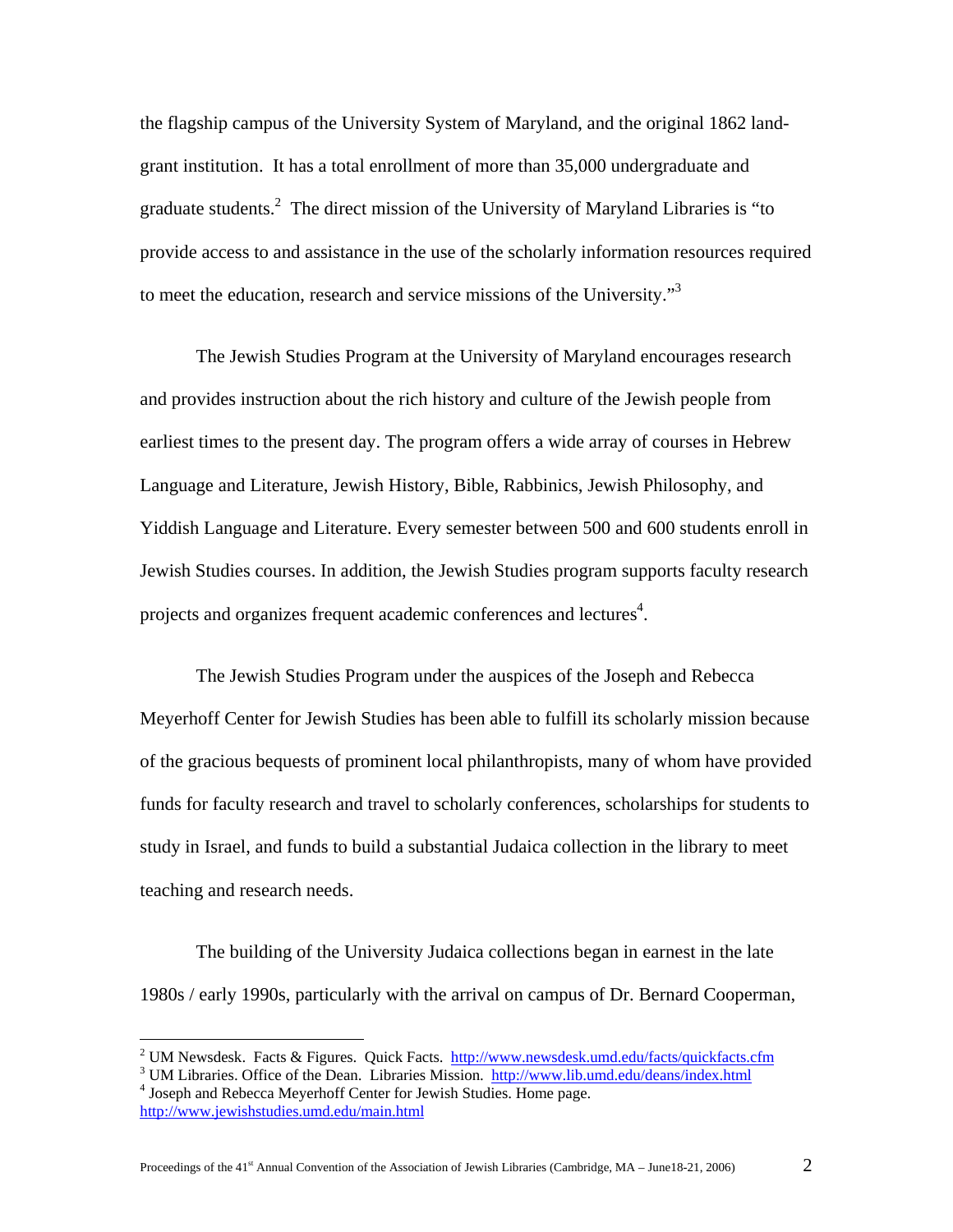the Louis L. Kaplan Chair in Jewish History. Although the Libraries were contributing to the Judaica collection development through its state budget, it became apparent that this was not enough to build the kind of Judaica library the Center aspired to. The collection was patchy at best, just barely sufficient for the teaching of undergraduate courses, and lacking in historical material.

Dr. Cooperman's strategy, which began before I came on board in 1995, has been to purchase large private collections or duplicates from institutions with larger Judaica collections and donate them to the University of Maryland Libraries in order to fill in the existing holes and increase our holdings. Among the first major collections to be acquired by the Libraries was the 7,000-volume collection of the late rabbi and scholar, Max Gruenwald, an expert in German Jewish history. Later we received the personal library of Samuel Shneiderman, a noted Yiddish journalist and author.<sup>5</sup> Most recently we acquired what must be described as a "Jerusalem genizah," a collection of over 22,000 volumes put together by the well-known Jerusalem bibliophile, author and journalist, Rabbi Bezalel Landau. We have had special exchange and purchase arrangements with other universities, such as Stanford, the University of Pennsylvania, the Jewish Theological Seminary, and Harvard, as well as collecting agencies, like the National Yiddish Book Center, and community libraries such as Isaac Franck Library of the Board of Jewish Education of Greater Washington.

In addition, the Libraries have actively pursued donations of Judaica materials from private individuals as well as various types of organizations. Many individuals or

1

<span id="page-2-0"></span><sup>5</sup> S. L. and Eileen Shneiderman Collection of Yiddish Books.

http://www.lib.umd.edu/SLSES/index.htmlhttp://www.lib.umd.edu/SLSES/index.html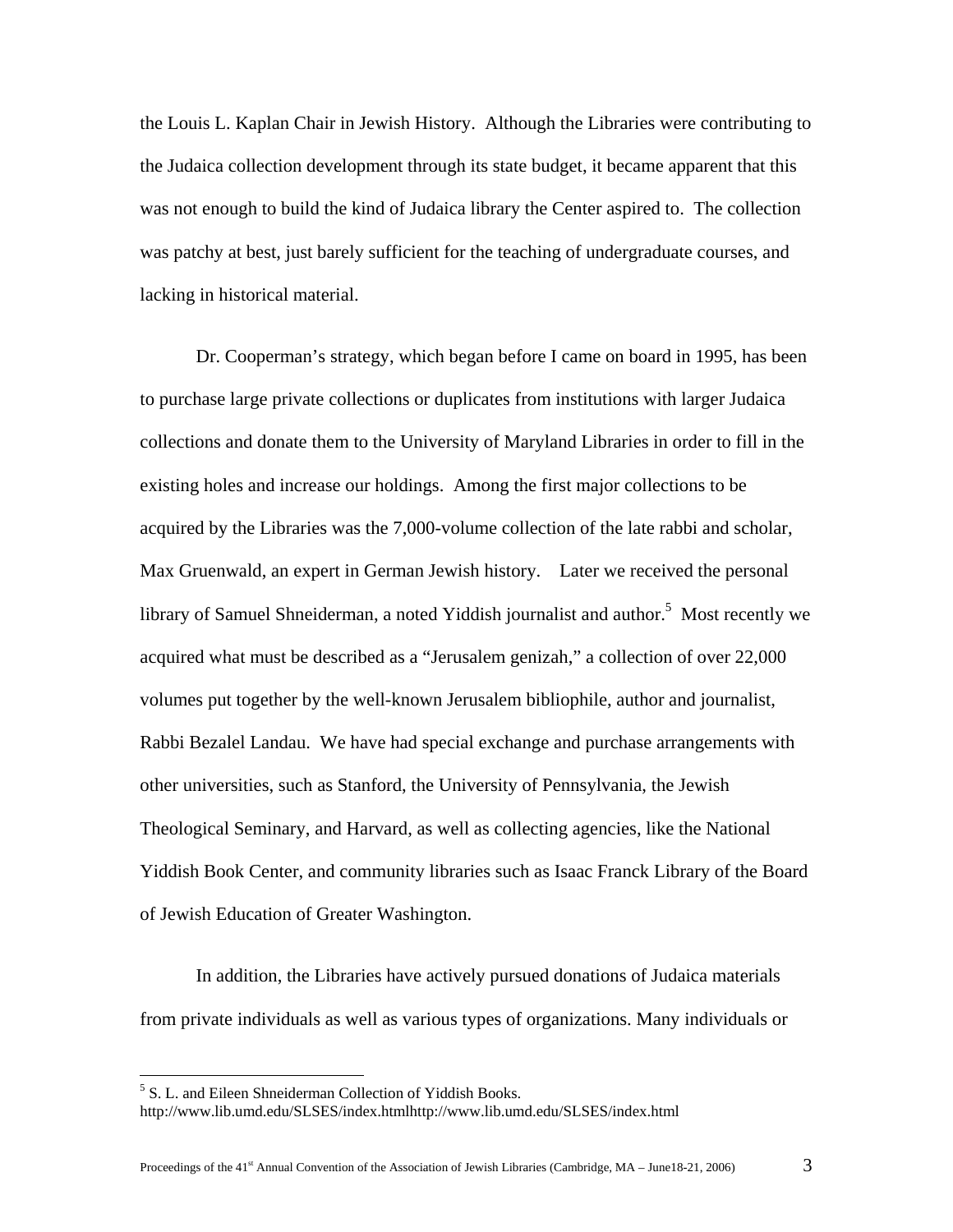institutions come directly to us with their offers, because awareness of our pursuits has become known, spreading mainly by word of mouth. On occasion we also solicit materials of special interest to us, either through word of mouth or advertising, including through ha-safran. Most unexpectedly we have been getting partial or even complete collections from a number of area temple, synagogue, and small Jewish libraries, whose missions are to support the Jewish population of the area by disseminating Jewish knowledge. They traditionally supported local rabbis, day school teachers, or temple goers. Unfortunately today many of such institutions are forced to downsize or close their collections due to budget considerations and shift of organizational priorities.

This type of collection development truly fills in holes in our collections particularly by building up our  $18<sup>th</sup>$ ,  $19<sup>th</sup>$  and  $20<sup>th</sup>$  century publications of Judaica. It has been also a way for us to build up our non-English language collections, particularly in Hebrew and Yiddish, but also in German, Russian, Ladino and other languages important to Jewish Studies. Today we have amassed one of the best Judaica collections in the Mid-Atlantic region in part due to this type of collecting. Ironically, in addition to our academic mission, we have also become an important center and a repository of Jewish knowledge for the local Jewish community, as the local smaller Jewish libraries are forced to downsize.

Yet, there are many challenges associated with collecting gifts in kind, particularly in bulk quantities. Both the University of Maryland Jewish Studies faculty and the Libraries are constantly working on how to overcome difficult challenges and move forward with our goal of creating a first class Judaica collection.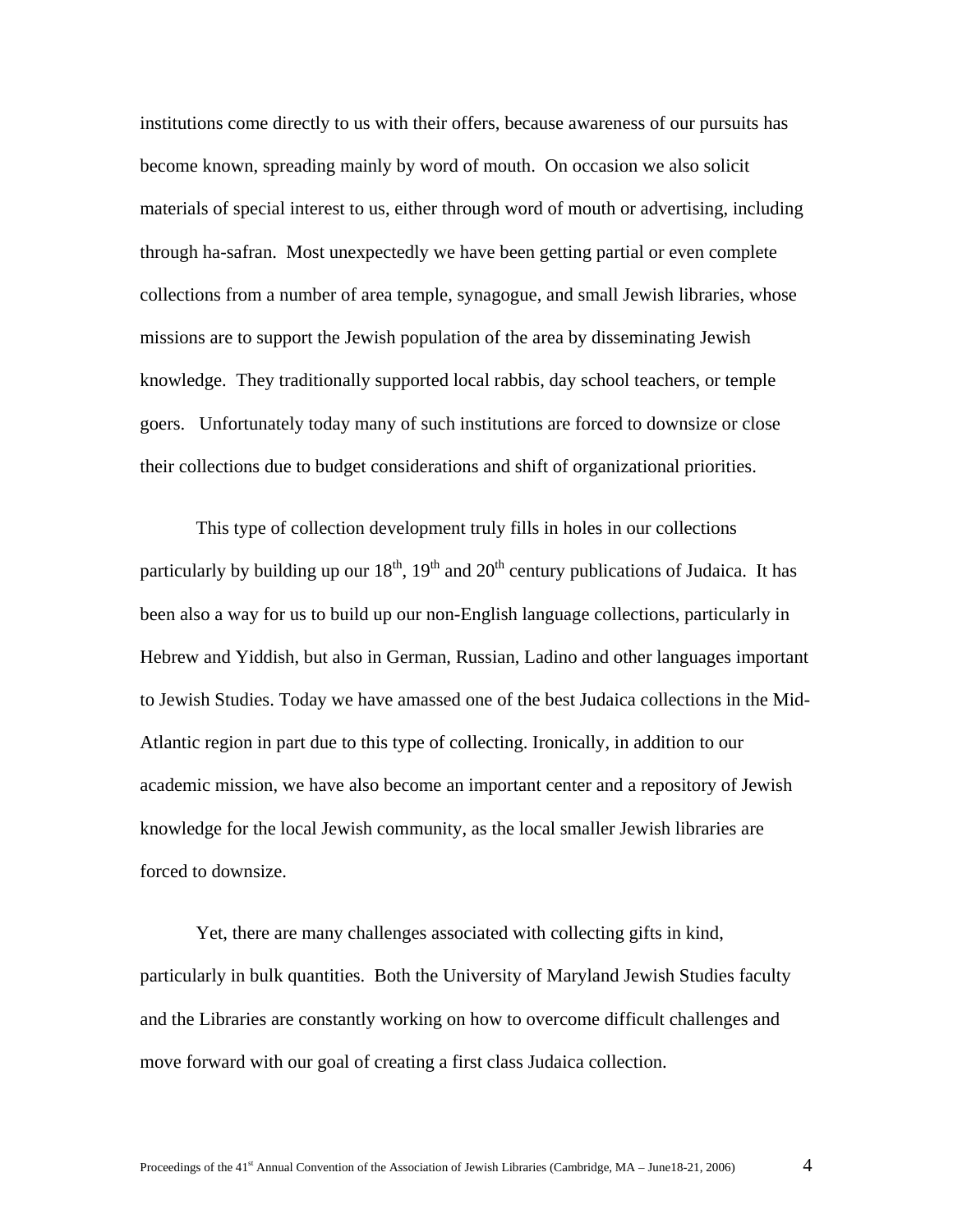The sheer volume of physical materials, books, journal volumes, pamphlets, nonprint media, etc., that are coming into the Libraries has been overwhelming for a multitude of units within the Libraries. When I arrived in 1995 nobody even knew the size of the Judaica backlog we had at that time, but the books occupied a good portion of a very large storage area in the basement of McKeldin Library. I would estimate it close to 10,000 volumes. Although the size of our backlog varied from time to time, and at one point it actually disappeared, it is about 20,000 volumes today, a daunting task for everyone who comes in touch with it, including the administration of the Libraries, librarians, library staff and faculty, as our acquisitions continue to grow.

One of our biggest problems has been the issue of cataloging. Very early on, the Jewish Studies faculty realized that if they wanted to see some of these materials on library shelves they needed to take a proactive approach and help the Libraries get the necessary funding to hire appropriate people to process the materials. As a statesupported institution, which went through some major budget problems in the early 1990s and then in early 2000s, the Libraries could not create new positions, including a position of a Judaica cataloger. Moreover there was no staff in our Technical Services Division in place who could read/understand Hebrew scripts. In the early 1990s, the Jewish Studies Program began providing the Libraries with the money to hire and pay for students and part-time staff with knowledge of Hebrew and Jewish Studies to start cataloging and processing not only the Judaica backlog but also the new acquisitions of Judaica materials, which too began to expand considerably.

In general the acquired gift materials presented much greater cataloging challenges than the purchased brand new items. A good portion of gifts were Rabbinics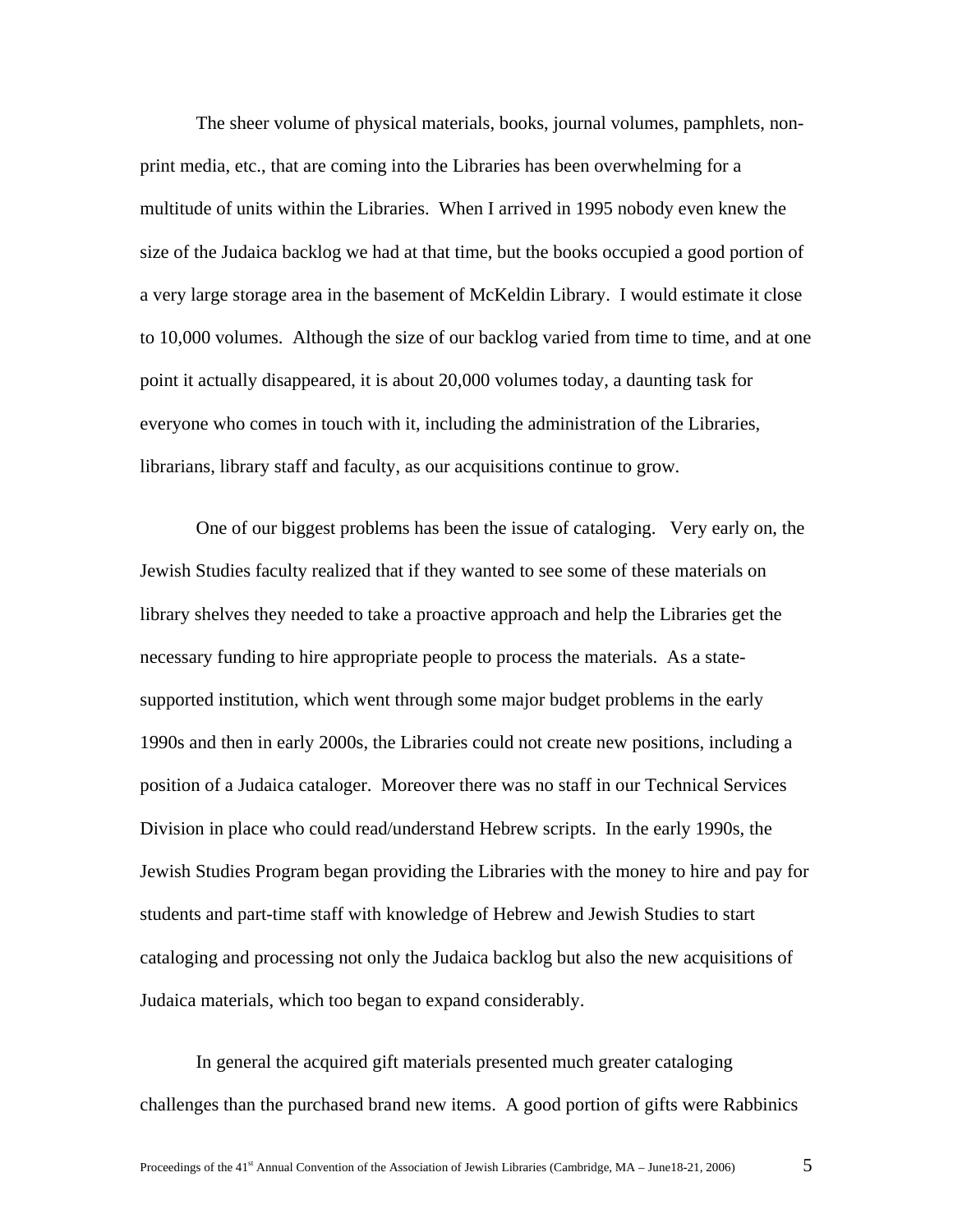and other types of materials published in the  $19<sup>th</sup>$  and early  $20<sup>th</sup>$  century with extremely difficult bibliographics. Many of the volumes were unique or rare, not described in OCLC or RLIN. Others were "unknown" editions or reprints of already existing multi edition works. There were also many that were complex reprints of earlier works, including some that combined several totally different books into one binding.

It became clear that non-professional catalogers, even if they know the necessary languages and have been trained in some areas of Jewish Studies, would not be able to process such complex materials. These items went back to the backlog area, which brought us back to square one. The Jewish Studies program once again stepped up to the task. They were able to work out an agreement with the Libraries' administration to jointly pay for a professional Judaica / Hebraica Cataloger, and this finally enabled the Libraries to open such a position for a professional search. Thus in the late 1990s we were able to hire our first professional Judaica Cataloger. Today we have a full time Judaica Cataloger, a part time assistant, and several student workers.

Collecting so many second hand materials from a variety of places and sources has made preservation a central issue as well. A large portion of these items suffers from problems ranging from age, extensive use and missing pages, to poor (particular highly acidic) paper and poor storage conditions that have left various degree of mold, infestation, brittleness, and other perils. The items from private collections are especially vulnerable, as people often store them "out of the way," usually in inappropriate places such as garages, attics, non-live-in basements, where climate conditions are questionable. The books are often in cardboard boxes or even worse in plastic wrappings. Ironically the latter comes when people really want to protect their cherished items.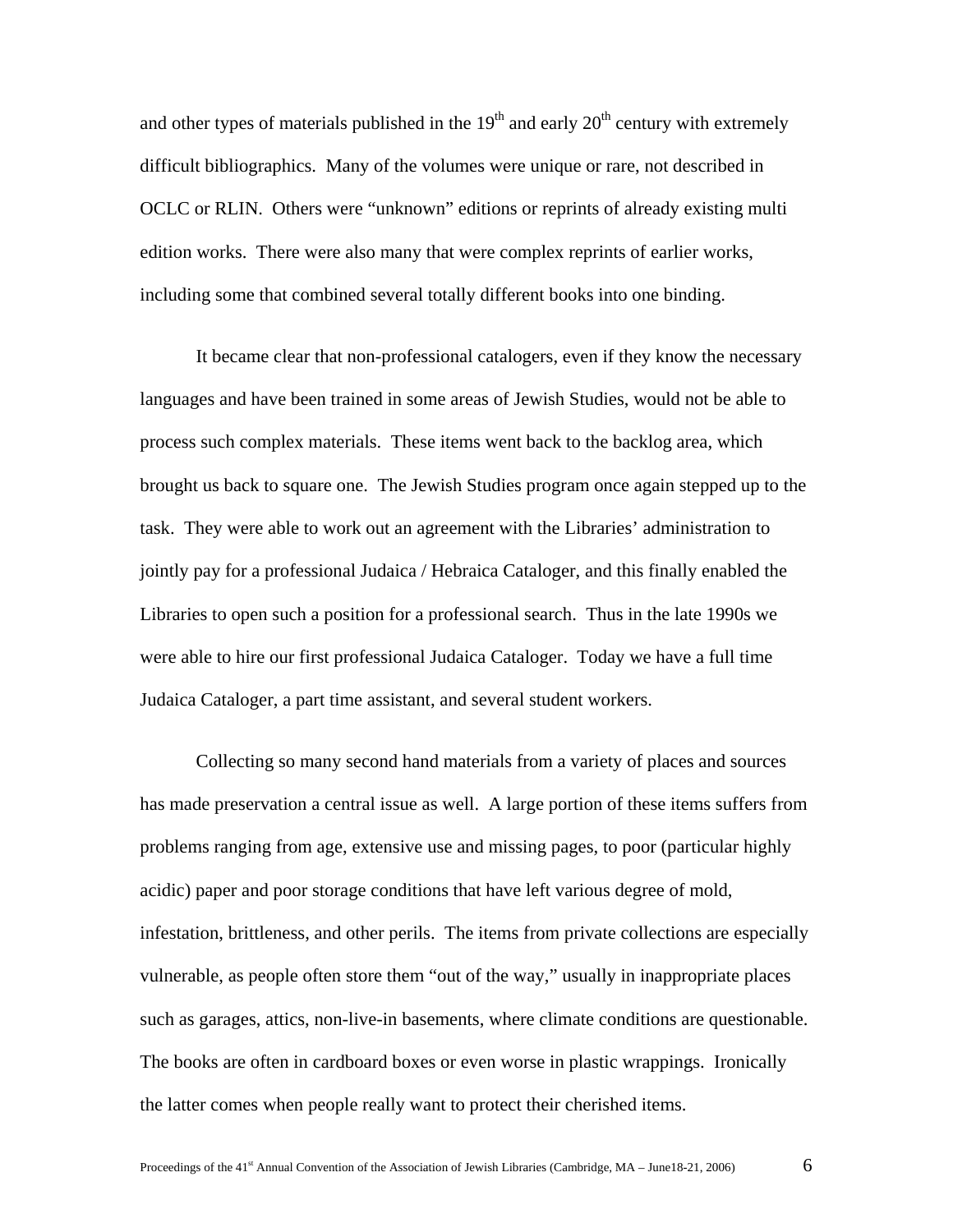The University of Maryland Libraries has our own in-house Preservation Department. Although chronically understaffed, the highly knowledgeable preservation librarians offer advice and solutions. They clean, repair, de-acidify, reformat, box and digitize materials as appropriate for preservation purposes, and with the size of our Judaica collections, their job is huge. We dispose of materials only in extreme cases, such as mold, life-infestations and severe damage to the books. We try to dispose such materials in a proper manner, and more than once have organized a proper burial for sacred books that could not be saved. Now, with so much experience behind us, we have introduced much more rigorous standards for accepting material. We will not accept anything that is moldy, infested or badly damaged. This often involves on-site visits, and if that can't be arranged, we include special language in our Memorandum of Understanding for each collection.

Bringing bulk collections has presented us with some of the collection building challenges as well, namely what to do about duplicates and "unwanted" materials. Both of these issues, at times, place various university bodies at odds with each other, for example the libraries and the faculty, or even various divisions within the libraries. These are very difficult issues, which require constant dialog. There are different and sometimes conflicting philosophies here: what should the library be collecting? How many copies should we have? Who do we serve (the university or a community at large)? What should the space be used for (books or computer labs)? Overall the issue is how to balance all these conflicting demands on the Libraries in an electronic age and in a modern environment. Unfortunately these issues are often so complex that they never go away completely and re-surface, sometimes with a new twist, but usually just the same.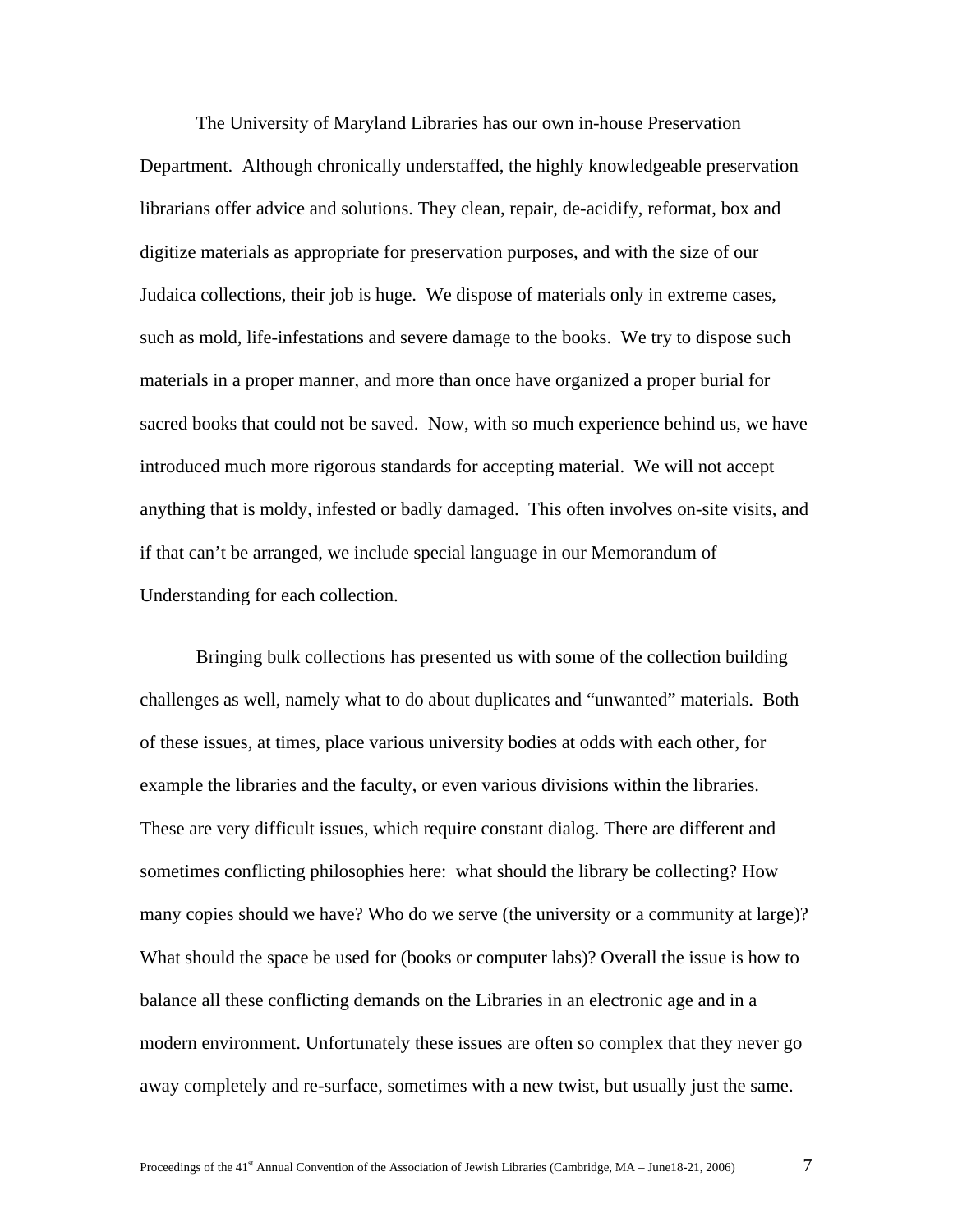When we first started to get large second hand collections, most of these items were unique to us, so most of these items were added to the collections. However as we go forward, duplication of our collections is becoming more and more of an issue. Our professors are absolutely adamant that the Libraries need to have multiple copies of books so that students will have easy access to materials. They, of course, have an excellent point, particular when we looked at our circulation statistics. It turns out that our DSs circulate at 43%, BMs and BSs at 28%, and PJs at 17%, study conducted in October 2005.

However the Libraries are rapidly running out of stacks' space not only in the libraries facilities on campus, but also in our remote storage facility. This is not only due to the pretty large annual growth of the collections, but also because the Libraries have an obligation to provide study and computer lab space. Our administration is working hard on solving some of the space issues, but with little success at the present. At the same time such a huge backlog of gift materials overwhelms our Technical Services Division, which performs the bulk of work on these collections, not only cataloging, but also acquisitions, gift processing, preservation, labeling, etc. This division is chronically understaffed, and the staff naturally wonders what is more important to process, new books or duplicates, particularly when the duplicates are dirty, brittle and in general not pleasant to touch.

Thus some compromises had to be found to negate these conflicting demands. The Libraries generally allow up to three duplicate copies in the stacks at the discretion of the subject librarian working with that collection. With Judaica materials, because again of the size, it became clear that if we want to bring new things, we have to limit the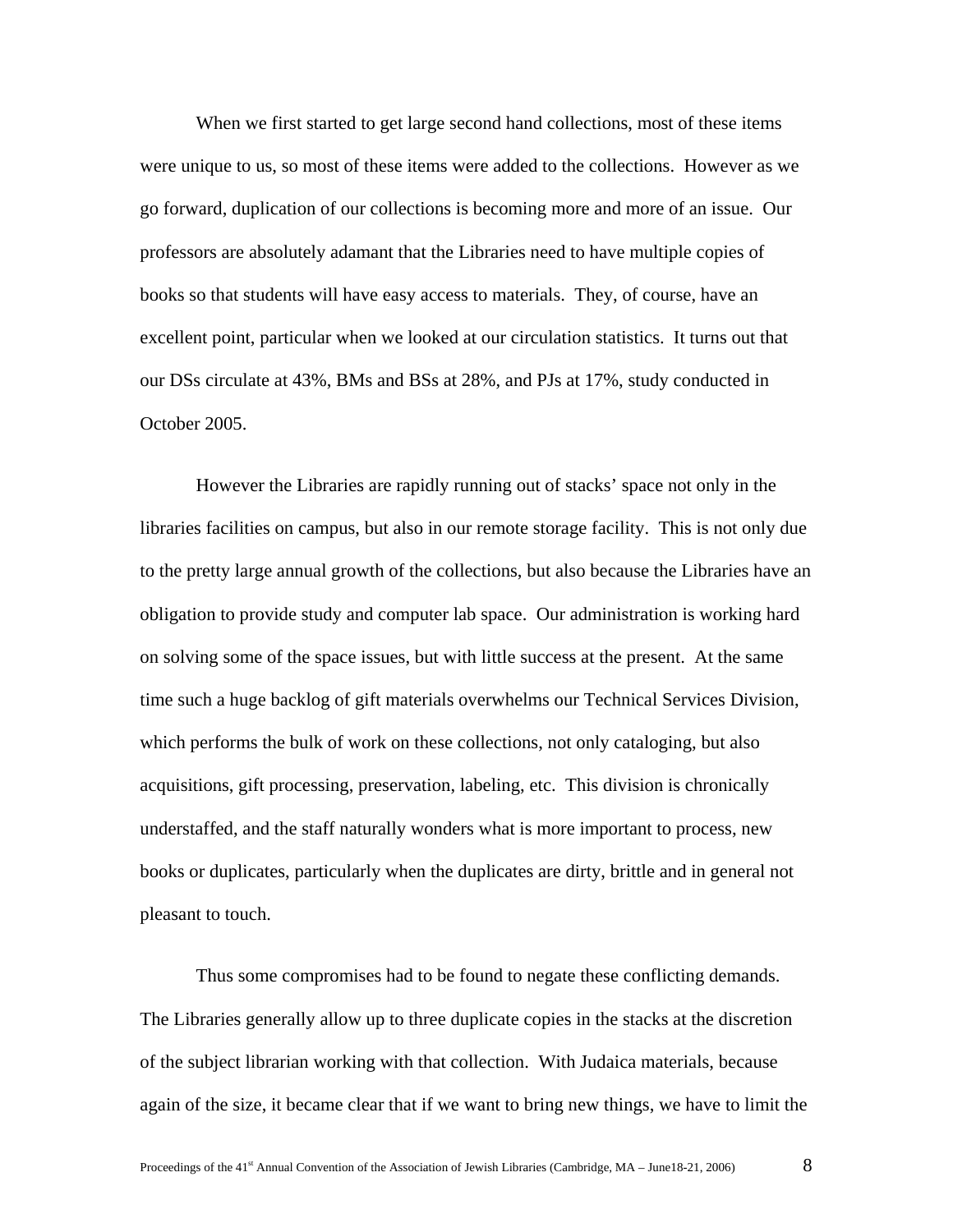number of duplicates, and we can't duplicate everything as we did in the past. Initially we had to limit the number of Yiddish and other non-English and non-Hebrew copies to only two, and then to one, unless there were special circumstances. The Hebrew volumes followed shortly. And now the Libraries will allow multiple copies only on a case by case basis, even for the English language publications. In general this is how all of the libraries collections are currently treated, no matter what subject area.

The issue of "unwanted" materials is very similar to the issues of duplication in the sense that it also presents different philosophical positions on the part of the Libraries and the faculty. The Libraries in general have a policy of not accepting such items as textbooks, travel literature, fiction, children literature, cook books, etc., as such items can easily over run the entire library operations and space. In bulk second hand collections, particularly from private individuals, this type of material is abundant, and usually in the worst possible shape. However often faculty will argue that these items represent historical, cultural and social values and might be of great use to scholars at the present or in the future. As a compromise we have to judge these items on a case by case basis, which is incredibly time consuming.

Unfortunately the space issue is not limited to only stacks. There is a serious deficit of working space where we can hold unprocessed material and our rejects, and where we can create staging areas for processing new collections. As in most libraries we prefer to add only complete monographic sets or full runs of periodicals. As different volumes from the same set could be dispersed over many different boxes in the same collection, our catalogers often require a space where they can sort the material and store it while they are looking for "missing" volumes. In the Libraries the storage space has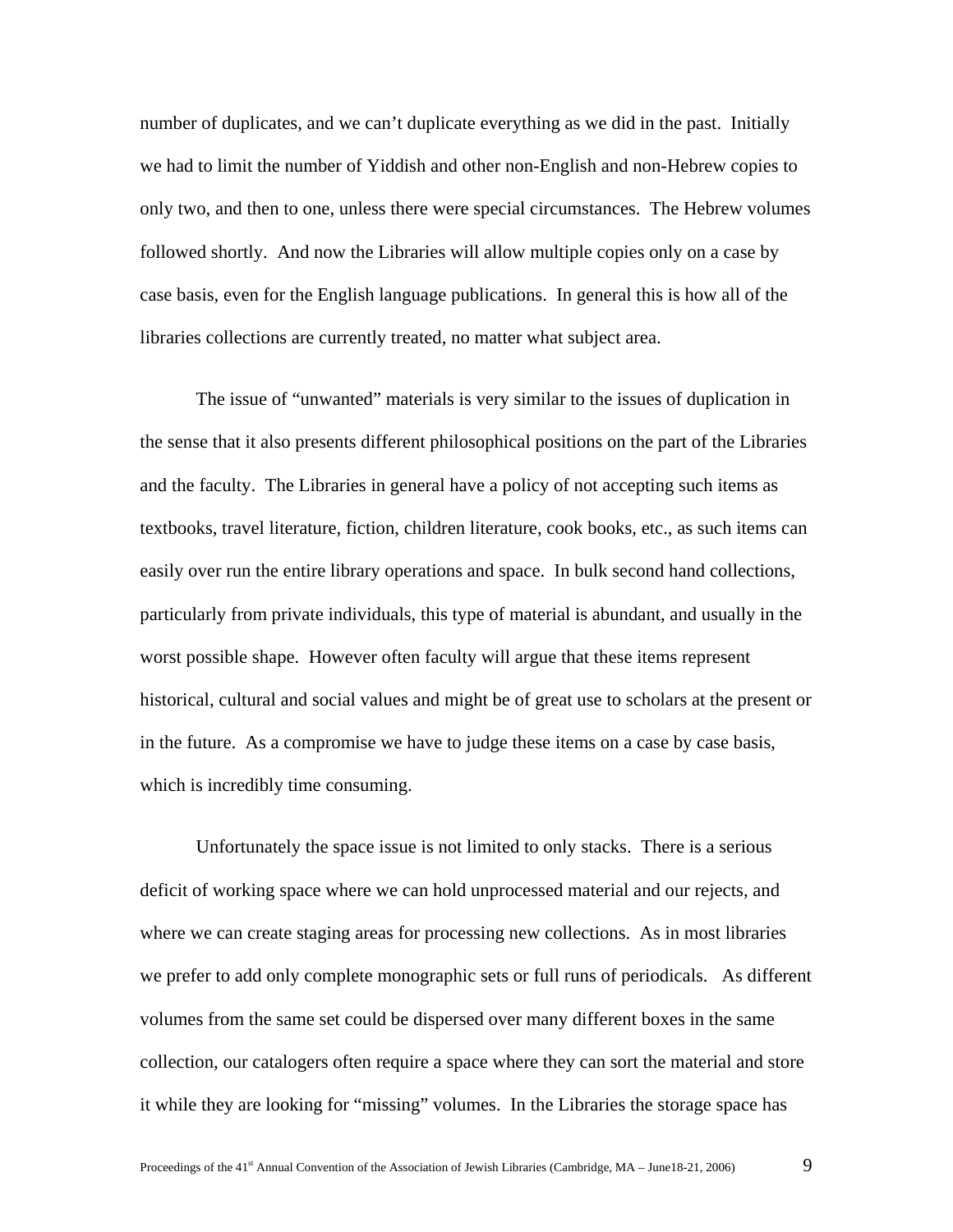been disappearing at an alarming rate due to rebuilding and reallocation of space to projects that reflect current Libraries organizational priorities. In a few instances our faculty has been able to find storage space for un-cataloged or rejected materials at other locations on campus as a condition for our acceptance of a particular collection. However these are usually very short-term solutions, which have to be worked on fast, as space is at a high premium everywhere on campus.

Because of the "space" issues the question of what to do with unwanted or duplicated materials that we can't keep becomes so much more crucial. As if to add to this problem, several years ago the Libraries decided not to hold our annual library book sale citing huge expense of staff time and labor. This semester we also stopped the practice of selling items through the internet, which also was found to be not cost effective. Instead we go to one or two distributors who take a good portion of our unwanted materials in bulk.

However Judaica materials did not always fit into the distribution through the above means, as they are often not in English. Thus even early on we have had to think of what to do with unwanted items before accepting any gift, particularly bulk ones. It has become a part of the selection process. Wherever possible we travel to the location and pre-select materials that we think are unique and important to us. In rare cases donors provide the lists of their collections, which is a huge help. In such cases we can tell them precisely what we want. And we also had to become creative in the ways we dispose of these materials. We have been able to sell our duplicates to Judaica vendors and to institutions which were in the beginning stages of their Judaica collection development (just as we were buying not so long ago), we have donated them to other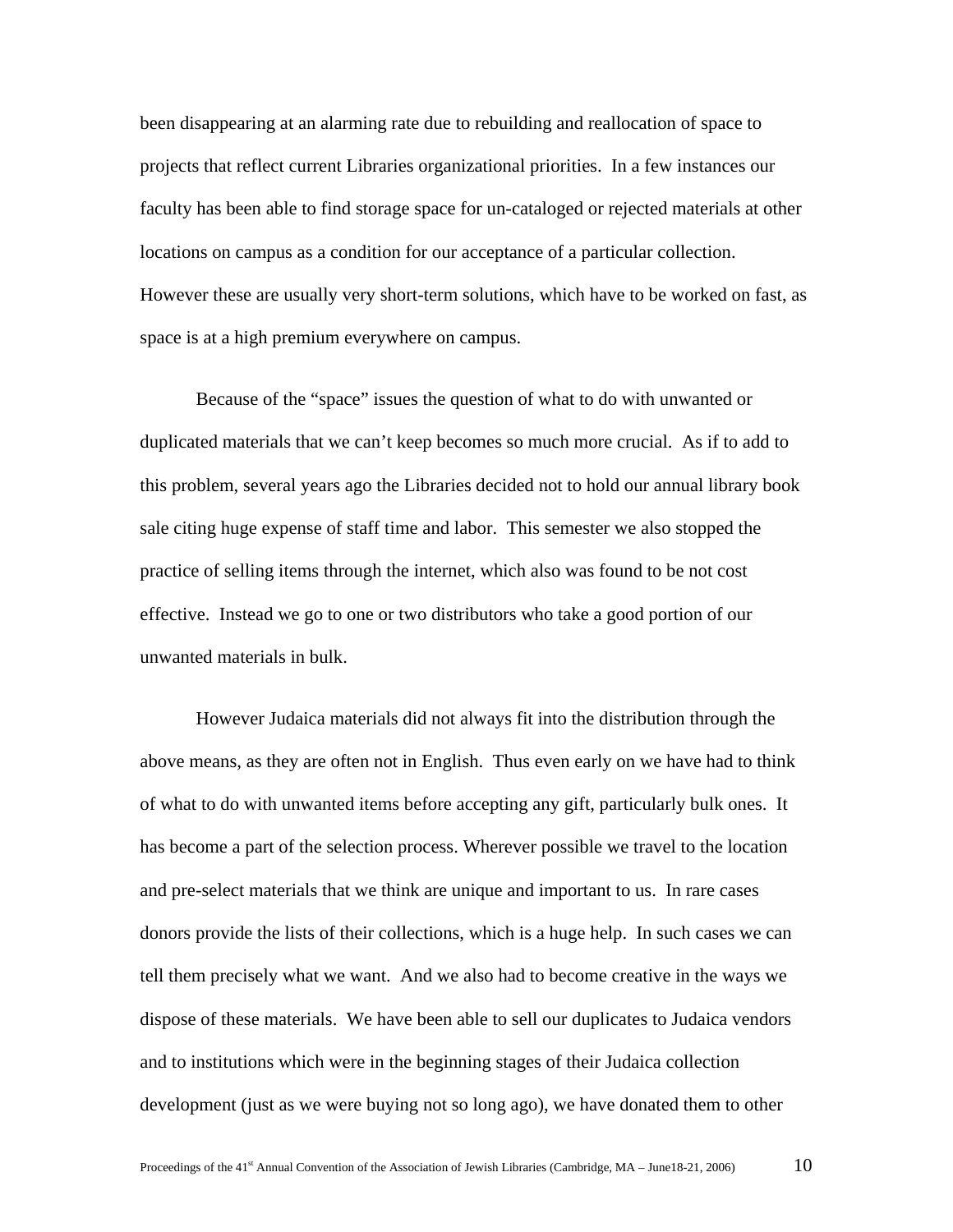libraries in the US and abroad, and we also have used some of the materials for our ongoing book exchange programs.

At the University of Maryland Libraries the role of overseeing gift donations has been assigned to the Gifts-In-Kind Office. This small but very important department supports the subject librarians in handling gifts by properly referring unsolicited gifts to a correct subject librarian, keeps counts and value information of what has been accepted, sends out thank you notices, assists in negotiating with donors for special considerations, prepares gifts for review, organizes pick ups, and handles most of the surplus. Several years ago the Gifts-In-Kind Office and the entire Gifts-In-Kind program underwent a major program review, resulting in the University of Maryland Libraries Report of the Project Advisory Team on Gifts to the Collections January 22, 2004.

 The Report acknowledges that gifts represent significant value to the collections, they however also represent a significant cost. The Report urges our subject specialists to accept gifts only when they would enhance our collections and the support we provide to our users.<sup>[6](#page-10-0)</sup> As a follow up to the Report, the new policy on gifts<sup>[7](#page-10-1)</sup> came into being which reflects more accurately the Libraries' current realities, such as lack of space, chronic staff shortage, and conflicting priorities. The Libraries Gifts-In-Kind Policy and other supporting documents can be found at http://www.lib.umd.edu/CLMD/Gifts/donate.html.

 $\overline{a}$ 

<span id="page-10-0"></span> $<sup>6</sup>$  University of Maryland Libraries Report of the Project Advisory Team on Gifts to the Collections</sup> January 22, 2004. <http://www.lib.umd.edu/PUB/Giftsinkind.html>

<span id="page-10-1"></span><sup>&</sup>lt;sup>7</sup> Gifts-in-Kind Policy. UM Libraries. http://www.lib.umd.edu/CLMD/Gifts/donate.html#gift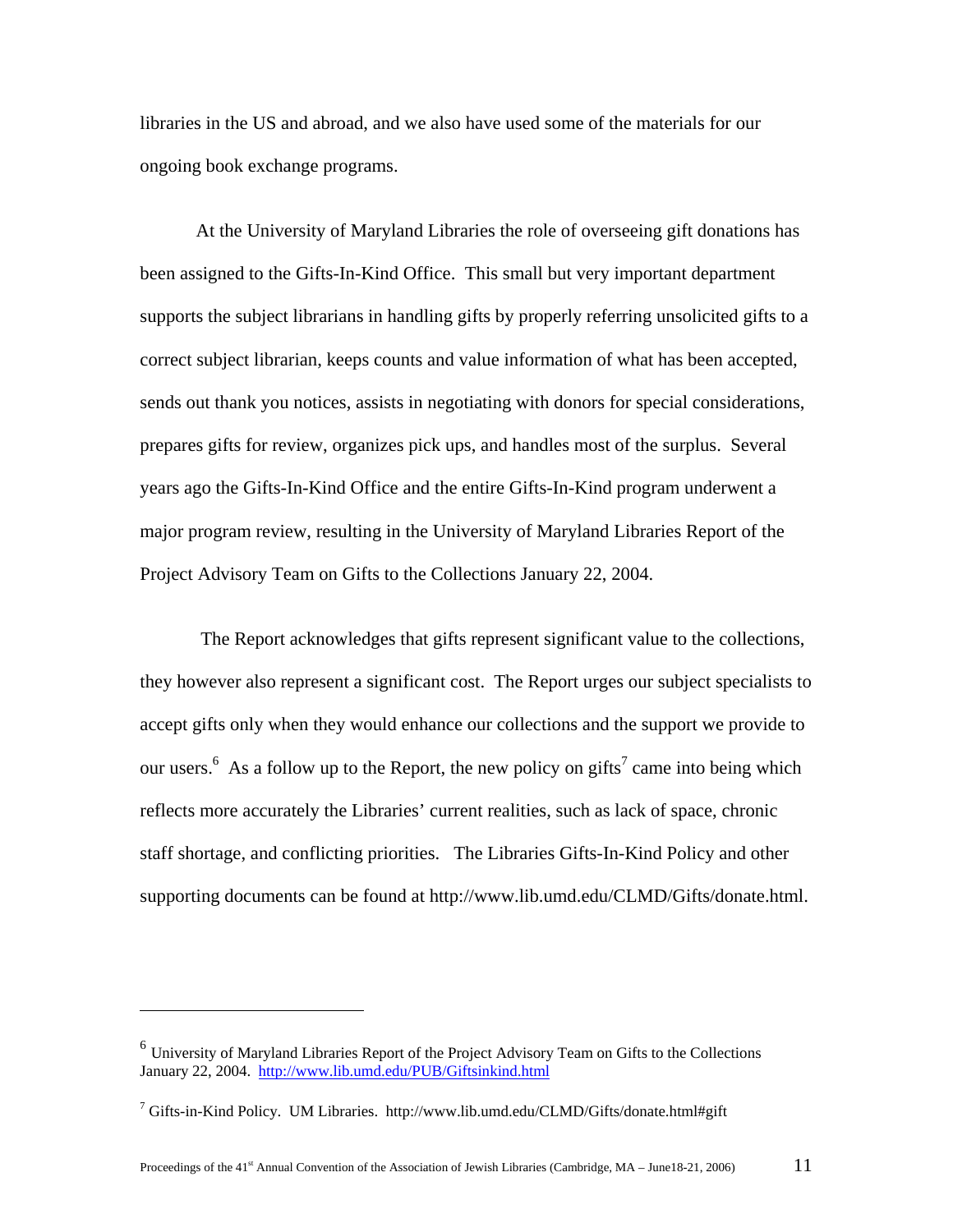Here are some of our general rules in regards to gifts and bulk collections. We no longer accept any collection or items blindly without having a good idea or estimate of the kind of materials we will find there. We do not go for large collections unless they are in very specific areas that are of interest to us. When taking a collection we try to think ahead of what we will be able to do with duplication and how we will be able to dispose of the unwanted items. We carefully look and ask a lot of questions in regards to the condition of the material offered to us. And we also try to address the issue of storage before we make any deals. We will not take any collection with conditions attached. We at times ask potential donors of large collections to help us pay for the processing of their material and even find storage space. In return, we can offer to the potential donors pick up of their collections, tax incentives, and in some special cases, book plates and a special note field in the MARC record. But most importantly to most donors, we provide a good home and a future for their beloved objects. It never ceases to amaze me how intimately people regard their books, or the books that ones belong to their loved ones who are no longer living.

It has to be noted here that Judaica is not singled out among various subject areas. All of the above issues are very relevant to all of our collections. As in many other libraries we are experiencing a major shift in what we consider to be our collections, how we look and treat them. The gifts are only a small part of this conversation. Just like in general collections, those of us who work in Judaica, are forced to make hard decisions and many compromises regarding the acceptance of donations, big or small. Can or should we take in a particular gift? For Maryland's Judaica collection the pressure is so much greater than in any other part of the Libraries due to the uncharacteristically strong